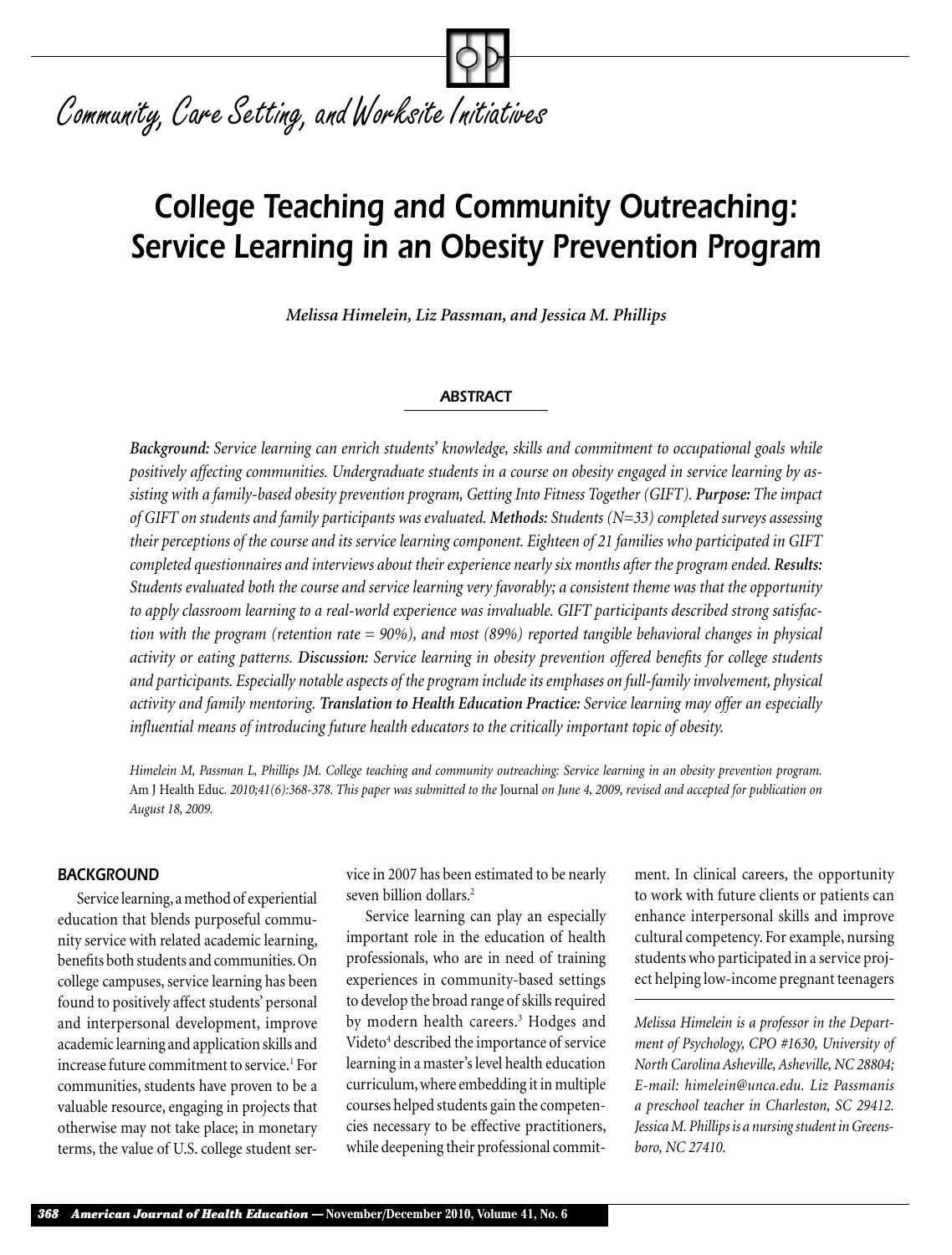

transition to parenthood emerged with greater understanding of the barriers facing people from underserved communities and increased comfort and ability working with diverse individuals.<sup>5</sup>

Undergraduates majoring in healthrelated fields also gain from service learning opportunities. Students in health and elementary education degree programs who presented health lessons to children in inner-city elementary schools described the experience as "one of the most difficult and meaningful"6(p.238) of their college careers. Though apprehensive beforehand, students appreciated the chance to apply what they had learned and to develop such skills as classroom management, collaboration and using state education standards. Similarly, undergraduates from a variety of fields who participated in a service learning nutrition education program made stronger connections between their course work and applied experience.<sup>7</sup> Cashman and Seifer<sup>8</sup> argue that service learning is an ideal approach to teaching public health to undergraduates, asserting that students who volunteer in public health settings will develop not only an understanding of social determinants of health but also the skills and desire to improve community health in the future.

In the present research, students took part in an undergraduate service learning project focused on preventing what is arguably the most critical health crisis today: childhood obesity. Obesity prevalence among U.S. youth has risen dramatically; in just the past 30 years, rates of obesity among preschoolers and adolescents have doubled, while rates among children have tripled.<sup>9</sup> Among the many negative consequences of this epidemic, most ominous is the likelihood that it will cause an end to the steady rise in life expectancy that Americans have long enjoyed.<sup>10</sup>

To date, neither obesity prevention nor intervention programs have met with great success. Most meta-analyses of randomized controlled trials suggest that treatment effects are small and poorly maintained.<sup>11</sup> However, using a different methodological approach to synthesize prior findings, Flynn

et al. concluded that current programs often produce short-term improvement.<sup>12</sup> Even small successes are better than doing nothing; the authors of another meta-analysis noted that lifestyle intervention programs were significantly more effective in producing weight loss than education-only or no-treatment comparison groups, where the average participant was likely to continue to *gain* weight. 13 Consequently, they concluded that current treatments result in clinically meaningful change in the short-term, which may prove to be sustained as researchers incorporate sufficient follow-ups in their outcome studies.

Clearly, efforts to help overweight or obese children change behaviors are potentially worthwhile, and 21<sup>st</sup> Century health educators need to be well-versed in promising obesity prevention and intervention strategies. For example, family-based interventions tend to produce better outcomes than programs targeting children only,<sup>14,15</sup> suggesting that modern treatments should strive to incorporate children and their parents. Another important dimension of intervention design is whether to emphasize dietary restriction, increasing physical activity, or both. Here, the available research offers less clear guidance,<sup>16</sup> although exercise has clearly emerged as an essential component in obesity prevention.<sup>12</sup> Among school-based programs, interventions that emphasize physical activity have proven especially effective.17 Because exercise can enhance both physical and mental health, researchers have urged physicians to work with parents to encourage physical activity in their children.<sup>18,19</sup>

The prevention program studied here was conducted by college students enrolled in an undergraduate course on obesity. Following traditional academic preparation, students engaged in an intensive service learning experience: planning and facilitating a 14-session obesity prevention program, Getting Into Fitness Together (GIFT). Based on reviews of the obesity prevention literature, GIFT was family-based, fully incorporating both children and their parents, and focused primarily on increasing physical activity.

#### *PURPOSE*

The pilot research had two primary goals. First, we explored the impact of participating in an obesity prevention service learning experience, the GIFT program, on college students. Second, we examined program effectiveness, measured by participants' satisfaction with GIFT and by whether the program successfully stimulated tangible lifestyle change that was sustained over time. Between five and six months after GIFT ended, participants completed interviews and surveys assessing program logistics, program satisfaction, and perceived impact.

# *METHODS*

# *Participants*

*College students.* Advanced undergraduate students at a small, public, liberal arts university were offered the opportunity to enroll in a special topics course entitled "Practicum in Family Wellness," described in the announcement as a course focused on obesity that would involve participation in a family-based prevention program. The class was cross-listed in two academic departments (Psychology, and Health and Wellness Promotion) and could be counted toward required elective credits in either major. Across two years (with one section of the class each year), a total of 33 students, primarily juniors and seniors, enrolled in the class. Most were female (97%) and White (94%).

*GIFT program participants.* Several strategies were used to recruit family participants for the GIFT program. The university's public information office wrote press releases that were printed in local newspapers and magazines, and university faculty and staff were invited to participate via an on-campus e-mail announcement. Flyers describing the program were sent home with all children attending three public city schools, and elementary school physical education teachers throughout the region were given information packets and asked to refer appropriate families. Two home school networks also agreed to promote the program through electronic mailing lists. In addition, 16 partnering com-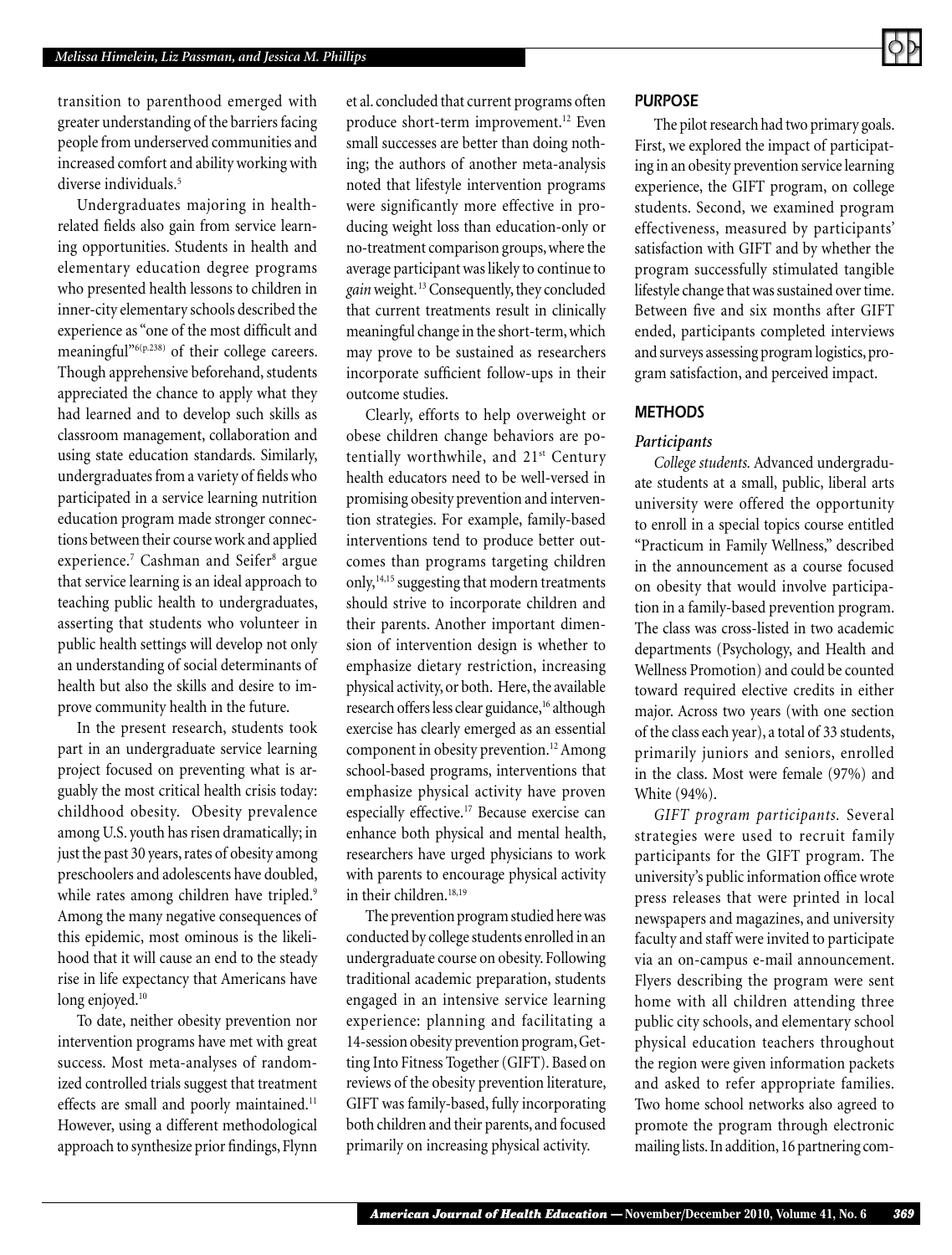

munity health agencies, medical clinics and nonprofit organizations shared information with their clientele, posters were displayed in local health clubs and weight loss clinics, and brief program descriptions were printed in several on-line community calendars.

Overall, 21 families took part in GIFT: 11 in Year 1, and 10 in Year 2. The primary means by which families had learned about the program were through a local newspaper or magazine article (33%), a school flyer (24%), a home school e-mail announcement (14%), a personal referral from a friend (10%), and a campus e-mail (10%).

For children to participate in GIFT, at least one parent or guardian was required to enroll. In most families (76%), mothers assumed primary responsibility for participation; in the remaining families (24%), attendance rotated between parents or two parents attended jointly. The mean age of the 29 children who participated in GIFT was 9.03 years (range 6-12); three additional children who were too young to enroll attended GIFT child care (mean age=4.00). Overall, 72% of children were white, 14% were African American, 7% were Latino, and 7% were Asian American. Most parents were married or living with a partner (76%), with 24% of parents either separated or divorced.

Although the GIFT registration form requested information about each family member's weight difficulties and current activity levels, family members were not asked to specify exact weights nor were they weighed by program personnel prior to their participation. Of 21 families, 11 reported that all family members were overweight, nine reported that one or more were not overweight, and one reported that none were overweight, but all were "unfit."

#### *GIFT Program Intervention*

The seven-week program took place on the university campus, making use of existing fitness facilities and outdoor green spaces. Sessions were conducted twice per week, in the late afternoon, for 60 minutes. The only cost for the program was a \$35 registration fee. Because the fee was refunded upon completion of the program, its sole

purpose was to motivate families to continue attending GIFT throughout its duration.

Each family was paired with a college student class member who served as their mentor. Mentor responsibilities included making a home visit at the outset of the program, calling families at least once per week to insure satisfaction and commitment, and serving as a support throughout the program. Because there were more college student class members than participant families, larger families and families with special needs were assigned two mentors.

Session activities were designed to be fun and appealing, while aerobically challenging. In constructing lesson plans, students were encouraged to adapt or create games that required minimal technical skill, with competitive elements de-emphasized in the effort to maximize enjoyment for all participants. Some sessions (four in Year 1, seven in Year 2), involved "full-family" activities in which all family members participated jointly, along with their college student mentor. For example, the first day's activity was a full-family scavenger hunt: Families walked together with their mentors to a nearby botanical garden, and then worked in teams to collect a list of outdoor items (e.g., pinecones, a red pebble, a piece of trash) as quickly as possible. Including the walk back to the campus gym, families moved continuously for nearly the entire hour. Additional full-family activities are listed in Table 1.

tion of family members into three different groups: children (ages 6-9), youth (ages 10-12), and adults. College student class members took turns leading or co-leading age-appropriate activities in each group. Younger children played adapted versions of traditional games (e.g., varieties of tag, balloon and hula-hoop games, relay races), while youth activities were somewhat more complex and required greater coordination (e.g., Capture the Flag, adapted ultimate Frisbee). The goal of adult sessions was exposure to a broad spectrum of activities, in the hopes that one or more might prove to have long-term appeal. Initial sessions involved walking and hiking; varied activities (e.g., dance aerobics, yoga, pilates, water aerobics) were introduced during later sessions.

Low-calorie, healthful snacks were provided to child and youth participants following each session. Families also received weekly newsletters, written in part by student class members, which featured healthy recipes, information about physical activity, tips for lifestyle change and an active family "homework" assignment (e.g., walking together and flying a kite, taking a hike, jumping rope). To encourage compliance with homework, families were given a related weekly "incentive" (e.g., pedometers, water bottles, jump ropes). Funding for snacks, incentives, child care and recreational equipment was provided by a small intramural fellowship (approximately \$4000 across both

The remaining sessions involved separa-

#### *Table 1. Sample Full-Family GIFT Activities*

#### *Full-Family*

- Aerobic scavenger hunt
- Aerobic egg hunt: families hunt for eggs, but can only carry one at a time
- African dance, with quest drummers
- Indoor/outdoor games and relays
- Adapted sports activities, e.g., soccer with a beach ball, ultimate Frisbee with a *puffer ball*
- • "Olympic" games, e.g., hula-hoop shotput, crab soccer, wheel barrel track, body *bowling, potato sack jumping*
- Parachute games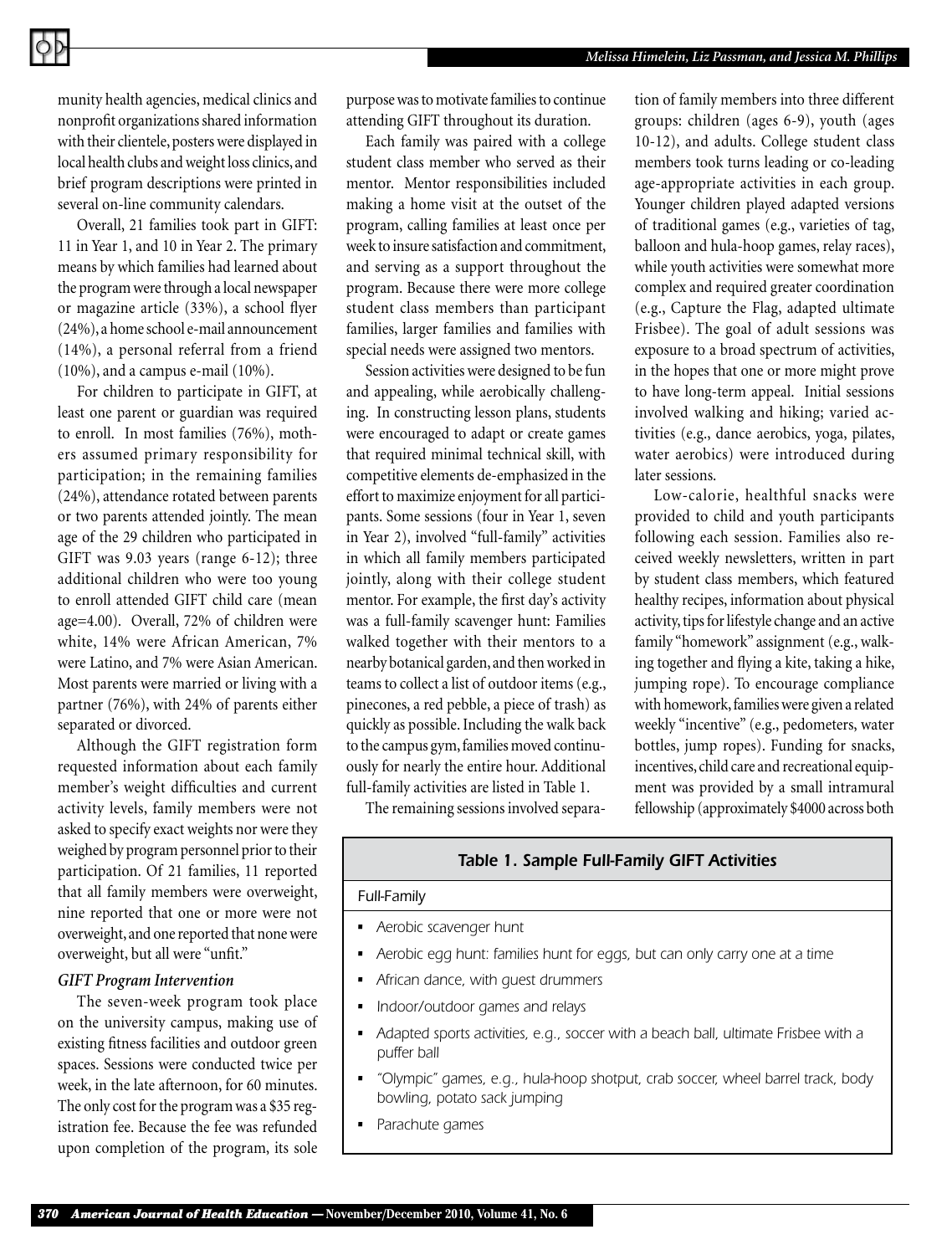

years of the program), which also afforded the first author a slight reduction in teaching load for planning and implementation of the project.

#### *Measures*

Both survey and interview tools were incorporated in the assessment of college students assisting in the program and participating families. A complete list of instruments used in the study across both years of the program is presented in Table 2.

*Student evaluations.* College students evaluated the Practicum class in two ways. First, students' perceptions of their classroom experience were assessed by a standardized 11-item course instruction survey, routinely administered in classes at the university. Relevant to the present examination, students rated course organization, interest, and overall quality on a 5-point Likert scale (1=strongly disagree, 5=strongly agree). Second, to examine students' attitudes about their service learning experience (i.e., facilitation of the GIFT program), Year 1 students also responded in writing to four supplemental open-ended questions. Adapted from the Higher Education Service-Learning Survey,<sup>20</sup> a measure of the effect of service learning on student development, these items addressed perceived benefits and disadvantages of service

learning, its impact on comprehension of course material, and its impact on learning about "yourself or others."

College students also evaluated the GIFT program. On the final day of class during each year of the program, they participated in a 75-minute focus group session facilitated by the course instructor, the first author. Four questions, patterned after the "SWOT" (strengths, weaknesses, opportunities and threats) assessment tool often used in strategic planning, $24$  were posed to the group: what are the GIFT program's greatest strengths?; what are its greatest weaknesses?; what future opportunities for GIFT are possible?; and what threats to GIFT are possible? SWOT analysis was selected because it encourages an impartial, objective mindset thought important in a class of students who, by the end of the semester, had been deeply (and possibly personally) involved in the GIFT program. The two independent focus group sessions (one per year) were audiotape-recorded; in combination with notes taken by the facilitator during sessions, the recordings were later used to prepare abridged transcriptions.

*GIFT participant evaluations.* Each family's attendance at the 14 GIFT sessions was recorded so that retention rates for each year of the program could be calculated. To

assess satisfaction with the GIFT program, as well as its impact, family participants in both years of the program completed structured follow-up interviews after the program ended. Interview items relevant to this examination were identical between the two years. Three questions addressed program structure: preference for full-family versus separate group activities (asked of both parents and children), evaluation of specific adult group activities (asked of parents only), and quality of the mentoring experience (parents only). Overall program satisfaction was evaluated by asking both parents and children whether they would be interested in doing the program again, and why or why not. Finally, three questions directed only at parents focused on perceptions of long-term impact: whether personal goals were achieved, lifestyle modifications that had occurred and specific changes in exercise patterns.

In addition, Year 2 family participants also completed a brief, 8-item survey assessing typical behavioral health practices. Relevant to this examination were four questions evaluating nutritional habits, drawn from the 2006 North Carolina Child Health Assessment and Monitoring Program survey, $21$  which is associated with the annual Behavioral Risk Factor Surveillance

| Table 2. Evaluation Instruments Used in Research                                                                                                                                                                                                                                  |                                                                                                               |                                                                                        |  |
|-----------------------------------------------------------------------------------------------------------------------------------------------------------------------------------------------------------------------------------------------------------------------------------|---------------------------------------------------------------------------------------------------------------|----------------------------------------------------------------------------------------|--|
| Instrument                                                                                                                                                                                                                                                                        | <b>Target Population</b>                                                                                      | Years Used                                                                             |  |
| Course Instructional Survey (3 items, rated on 5-point Likert scale)                                                                                                                                                                                                              | College students                                                                                              | Year 1, Year 2                                                                         |  |
| Higher Education Service-Learning Survey (4 questions, open-ended)                                                                                                                                                                                                                | College students                                                                                              | Year 1                                                                                 |  |
| Focus Group SWOT Analysis (4 questions, open-ended)                                                                                                                                                                                                                               | College students                                                                                              | Year 1, Year 2                                                                         |  |
| Attendance Records                                                                                                                                                                                                                                                                | GIFT participants                                                                                             | Year 1, Year 2                                                                         |  |
| Structured Interviews<br>· Full-family vs. separate group preference<br>• Evaluation of adult group activities (rated on 5-point Likert scale)<br>• Quality of mentoring experience (open-ended)<br>• Would you do program again?<br>• Long-term impact (3 questions, open-ended) | GIFT participants:<br>Adults, children<br><b>Adults</b><br><b>Adults</b><br>Adults, children<br><b>Adults</b> | Year 1, Year 2<br>Year 1, Year 2<br>Year 1, Year 2<br>Year 1, Year 2<br>Year 1, Year 2 |  |
| NC Child Health Assessment and Monitoring Survey (4 items address-<br>ing nutritional habits)                                                                                                                                                                                     | GIFT participants:<br>Adults, children                                                                        | Year 2                                                                                 |  |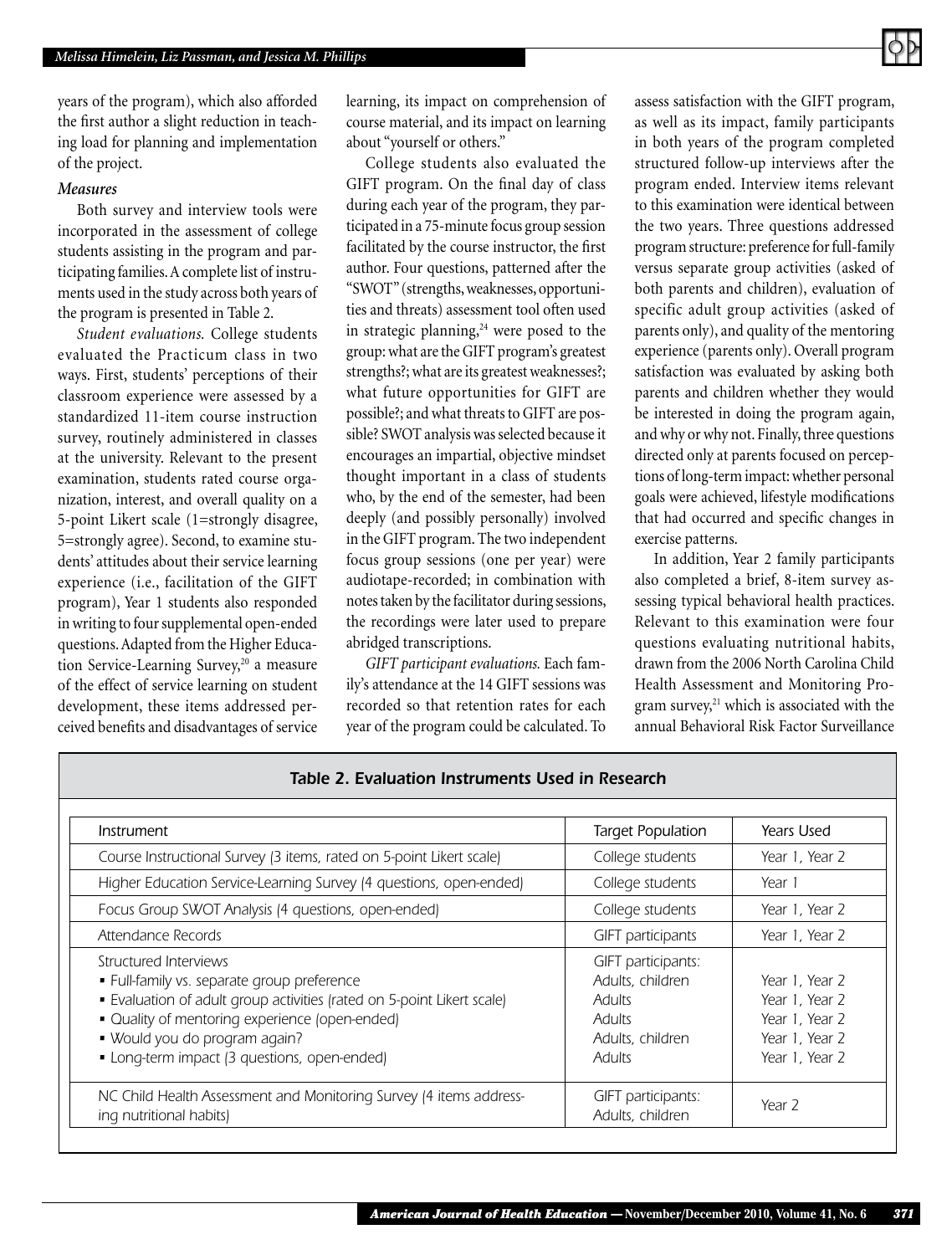System (BRFSS) Questionnaire.<sup>22</sup> Specifically, parents and children were questioned about daily servings of fruits, daily servings of vegetables, daily consumption of French fries or chips, and weekly frequency of meals at fast food restaurants. BRFSS survey items have generally been found to have moderate to high levels of validity and reliability.<sup>23</sup>

# *Procedures*

The Practicum course consisted of primarily didactic instruction for the first half of the semester and facilitation of GIFT during the second half of the semester. Weekly reading assignments (journal articles, book chapters, special reports and popular writings) were required only during the initial seven weeks of class, and were available to students through electronic reserve. Topics of the reading and corresponding lectures and discussion included: (1) the causes, consequences, and treatment of obesity; (2) analysis of promising intervention programs, with an eye toward design of GIFT; and (3) research on motivation and behavior change, exercise maintenance, family dynamics and teaching methods, in order to introduce students to effective means of encouraging family lifestyle change. To ensure basic mastery of this material, students completed weekly reading quizzes as well as a brief class presentation evaluating a promising intervention program. Other assignments during this portion of the class were designed to engage students in tangible preparation for conducting the GIFT program. For example, students volunteered for one of four class "committees" charged with a specific program task: assistance with participant recruitment, researching healthy snacks to be served after sessions, shopping for weekly activity incentives for participants and planning the GIFT "finale" event. In addition, all students designed and submitted one GIFT lesson plan that they would be responsible for leading, wrote one article for the weekly GIFT newsletter on healthy eating or physical activity and completed an at-home interview of the family that they were assigned to mentor.

Although students' workload was somewhat heavy during the first half of class, this was balanced by relatively lighter responsibilities outside of class once GIFT began. Beyond mentoring contacts, remaining committee work and preparation for the GIFT session they would be leading, their only other major assignment during this time was to keep a weekly journal about their experiences in the GIFT program. As a group, students did not participate in the design of the measures or procedures for assessing GIFT. Completed journals and logs of mentoring contacts were turned in on the last day of class, the same session in which students evaluated the course (through instructional surveys and supplemental qualitative questions) and the GIFT program (through focus group assessment).

Approval to conduct research on the impact of the Practicum course and the effectiveness of the GIFT program was granted by the university's Institutional Review Board. Prior to completing their survey instruments and taking part in the focus group assessment, college students were informed of their rights as research participants orally and in writing. Surveys were anonymous and students were expressly reminded "*not* to write" their names on the open-ended evaluation. Informed consent for GIFT participants was obtained at two time periods. During initial home visits prior to the start of GIFT, mentors described the GIFT program to all family members, and adult participants gave written consent for themselves and permission for their children to take part. Children, all under age 12 at the start of the program, gave verbal assent. (Consent was not solicited from child care participants, who were all under age 6, because they were technically neither part of the program nor part of the research.) At the final GIFT session, all family members were told that a follow-up interview assessing the program and its impact would be requested at a later date. Adult participants were then contacted by telephone or email 4-5 months after the program ended and formally invited to take part in the research. Prior to beginning the interviews with families who agreed to participate, the researchers described the study and family members' rights as research participants, and then obtained written informed consent for both child and adult research participation from adult family members. The interviewer also described the research to participating children, obtaining their assent orally.

During Year 1, all 11 participating families were successfully contacted and all agreed to participate. Only 7 of 10, Year 2 families were successfully contacted: one family had moved and could not be reached by telephone or letter, and two families did not respond to repeated efforts at contact. However, all Year 2 families who were contacted agreed to participate in the research. All interviews were completed within six months of GIFT's final session.

The second author, formerly a student in the Year 1 Practicum class, conducted all Year 1 interviews. Ten took place in person, at participants' homes, on campus, or in restaurants, and one interview was completed electronically. The third author, a student in the Year 2 Practicum, conducted all Year 2 interviews, which were completed at participants' homes or on campus. As part of their training completed prior to data collection, interviewers conducted practice interviews with volunteers to ensure their comfort and consistency with the interview protocol. Points of confusion and permissible areas for follow-up probes were clarified in weekly meetings with the first author, who also provided instruction in interviewing skills and methods. The interviewers recorded participants' responses in writing during the interviews, a strategy made possible because the majority of interview questions were closed, and requiring only brief answers.

During Year 2 only, GIFT participants (parents and children) were asked to complete a short "pre-test" survey during their mentor home visits, which took place at the beginning of the program. This survey was then repeated during the follow-up interviews.

# *RESULTS*

# *Practicum Course Evaluation*

College student ratings of the classroom experience were analyzed separately for the two years of the program. For Year 1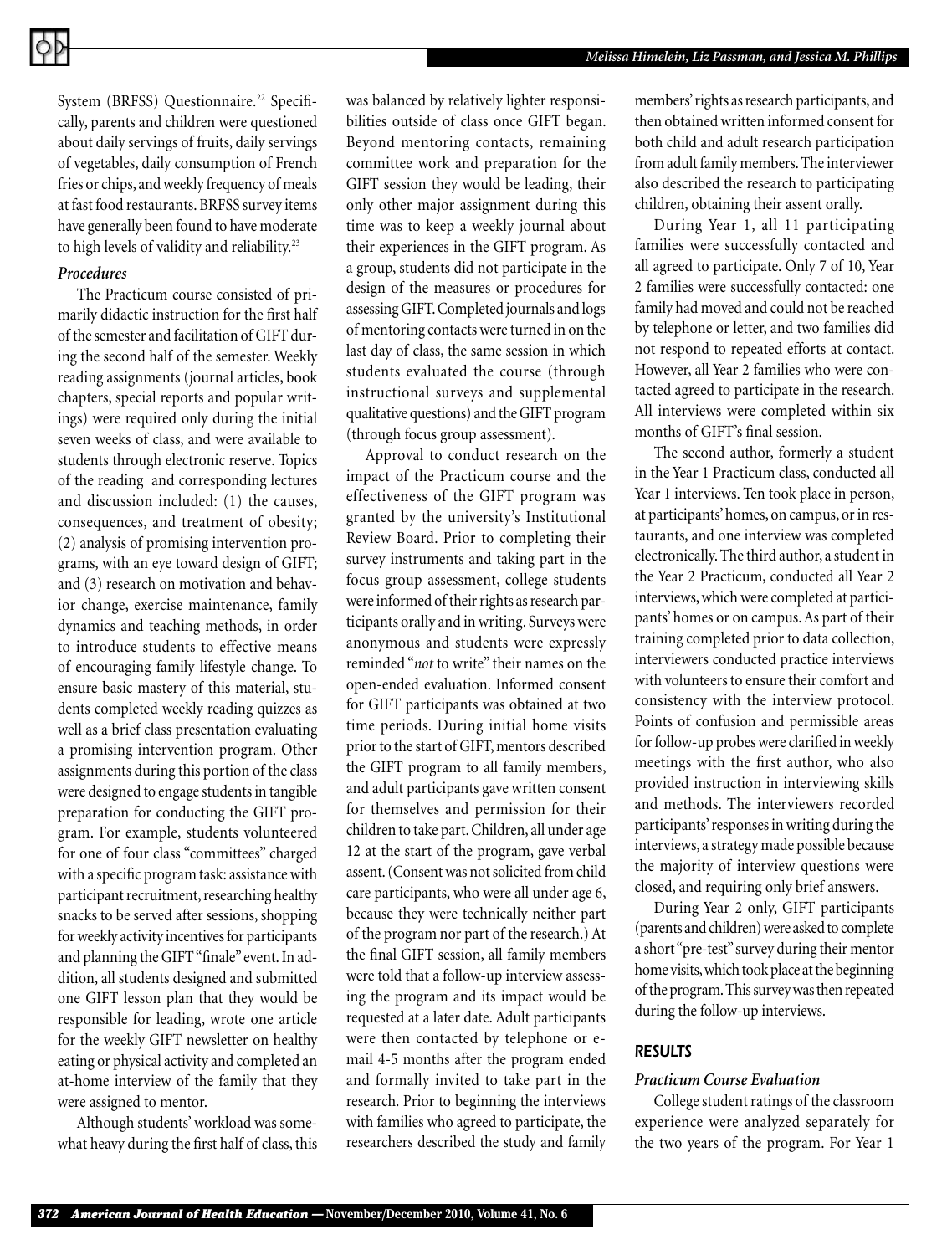

students  $(n=15)$ , the mean rating for course organization was 4.1 (1=very disorganized, 5=very organized; *SD*=.35), the mean rating for course interest was 4.7 (1=very boring, 5=very interesting; *SD*=.92), and the mean rating for the course overall was 4.8 (1=very poor, 5=excellent; *SD*=.46). Among Year 2 students (*n*=15), mean ratings increased to 5.0 (*SD* = 0) on each of the same three items.

Student answers to the four open-ended questions about service learning were examined with the goal of identifying themes common to a majority of responses. The first question focused on benefits of service learning: "What do you think you gained from this course by the presence of a strong service-learning component?" Most students (73%) emphasized the importance of having a real-world opportunity in which to apply what they had learned and to see "knowledge and ideas at work" (Participant #3). As described by Participant #2, "It was…beneficial to see these 'overweight children' we read about as real people rather than statistics." Other, less common themes that emerged were greater class enjoyment (described by 33%) and the chance to develop specific skills such as problem-solving, improvising and establishing boundaries (33%). (Note that percentages do not add up to 100 because most participants' responses incorporated multiple themes.)

Regarding disadvantages of service learning, the most frequent response, given by 40% of students, was "none." Among students who were able to articulate a weakness, responses were highly varied with no one theme emerging. Two students noted that once the GIFT program began, there was not enough time left for the class to communicate as a group. Other disadvantages, cited by no more than one individual, tended to focus on specific, personal challenges, e.g., a lack of confidence in leadership abilities, frustration that course grades were based not only on academic performance, and feeling an uncomfortable level of responsibility to show up for every class.

In response to the third question, whether service learning had aided "understanding of course material," nearly all of the students (93%) believed that their experience with GIFT had improved comprehension of course content. Expanding on responses to the first question, most students (71%) again emphasized the importance of application in learning. For some, real-world experiences were viewed as key to retaining information, superior in this regard to classroom-based learning. For others, the benefit was more loosely articulated: "It helped me take what I had learned to the next level" (Participant #6). Some students (40%) mentioned discovering new concepts through service learning that were "not evident in the [course] material" (Participant #1). In addition, a few students (27%) described experiences of empathy inherent in the GIFT experience, for example, gaining a better understanding of "the challenges that the parents and kids face" (Participant #4) or simply of the "daily life [of someone] who struggles with weight loss" (Participant #12).

The final question assessed what students had learned about themselves or others as a result of their service learning. Responses fell into four categories of intra- or interpersonal learning, each represented approximately equally. One-third of students (33%) described personal lessons about health, ranging from learning new options for exercise for themselves to understanding that being healthy takes a great deal of effort. A second group of responses (27%) focused on interpersonal learning, such as gaining confidence in leading group activities. Third, some students (27%) addressed psychological changes that occurred as a result of the GIFT program, for example, learning to let go of inhibitions in working with children, or changing prior "judgments about weight standards" (Participant #13). Finally, career direction became clarified for a few students (27%), as in becoming more certain that a career working with children, or even *not* with children, would be ideal.

#### *GIFT Program Evaluation*

*Program attendance and retention.* During Year 1, the mean attendance rate was 11 (of 14) sessions (range  $=$  4 to 14). Only one of the 11 participating families dropped out of GIFT, defined as attendance at less than half of sessions. In this family, the mother became seriously ill during the course of the program and could no longer participate; however, the family did participate in the follow-up interview. During Year 2, mean attendance was again 11 sessions (range = 6 to 14). As in the previous year, one family left the program prematurely; they did not give a reason for their departure, and they did not participate in the follow-up. The overall retention rate, across both years of GIFT, was 90%.

*Evaluation of program structure.* Year 1 and Year 2 GIFT participants' responses to interview questions were analyzed separately because some changes in program structure occurred in Year 2, as a result of Year 1 feedback. Parents and children evaluated their preferences for separate-group activities (i.e., children, youth and adults each involved in different group activities) vs. full-family activities (all families and mentors simultaneously participating in the same activities). During Year 1, when only 4 of 14 sessions were designated fullfamily, a majority of parents (adults in 7 of 11 families) indicated that they would have preferred more full-family activities. Among the child and youth participants in Year 1 (*n*=14), there was less consensus: Six expressed a preference for full-family activities, five preferred playing with "kids only," and three were unsure. During Year 2, the number of full-family sessions was increased to seven (50% of sessions). Among Year 2 adults (*n*=7 parent groups), four thought this balance was "just right," while two would have liked more full-family sessions, and one would have liked more separate-group sessions. Year 2 children and youth (*n*=8) were split, with four preferring separate sessions, three preferring full-family, and one liking both equally.

Adults were asked to rate their satisfaction with specific separate-group activities using a 5-point Likert scale (1=least liked, 5=most liked). As indicated in Table 3, walking and hiking were the most popular activities across both years. Other highly enjoyable activities included water aerobics (second in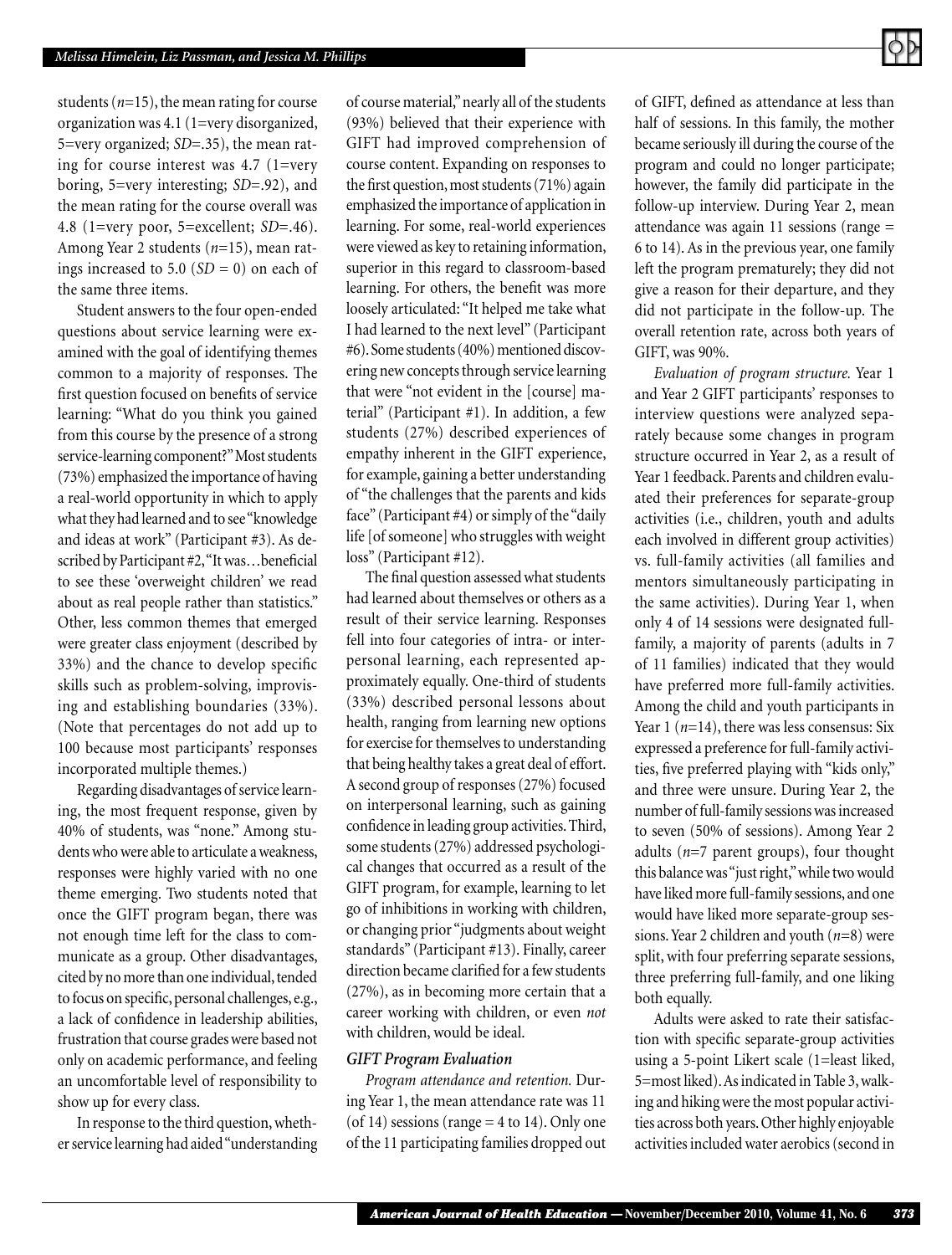| Activity              | Year 1 (Means, SD) | Year 2 (Means, SD) |  |
|-----------------------|--------------------|--------------------|--|
| Walking/Hiking        | 4.45(0.52)         | 4.29(1.25)         |  |
| <b>Water Aerobics</b> | 4.33(0.71)         | n/a                |  |
| Core Strengthening    | n/a                | 4.33(0.82)         |  |
| Yoga                  | 4.05(1.01)         | 4.00(1.67)         |  |
| Weight Training       | 3.44(0.88)         | n/a                |  |
| African Dance         | 3.40(1.51)         | 3.86(0.90)         |  |
| Aerobics              | n/a                | 3.71(1.50)         |  |
| Pilates               | n/a                | 3.57(1.40)         |  |
| Tantric Toning Video  | 3.06(0.88)         | n/a                |  |
| Dance Video           | 2.70(0.82)         | n/a                |  |

# *Table 3. Adult Participants' Preference for Specific Activities (1=least liked, 5=most liked)*

popularity among Year 1 respondents), core strengthening (second in the Year 2 group), and yoga (third-ranked in both years). The two least satisfying sessions differed from all others in that they consisted of video-led exercise; although facilitators were present and participated in the activity, expertise was provided by video instructors.

Another aspect of program structure evaluated by participants was their experience with their family mentors. During each year of the program, adult participants expressed strongly positive feelings about mentors. In response to a follow-up question about aspects of mentoring that could be improved, only two Year 1 respondents could think of possible modifications: more mentor-family contact and more structure. Among Year 2 respondents, no participant perceived a need for any changes in mentoring. For some families, the benefit of mentors was greater self-assurance: "Mentors made us feel more comfortable and secure coming and less part of the pack" (Participant #6, Year 1). Others described feeling more "accountable" (Participant #4, Year 2) because of their mentors, and ultimately more committed to the program.

*Program satisfaction.* Across both years of the program, nearly all families were interested in participating in GIFT again,

one measure of overall program satisfaction. Parents were universal in their support of the program; however, three (of 14) Year 1 children expressed some doubts ("maybe" or "no"), as did one (of 8) Year 2 children ("it depends").

Parents' reasons for satisfaction were highly varied. Explanations described by at least two families included increased family time, fun, the opportunity for exercise, their children's enjoyment and the ability to learn new information about healthy lifestyles.

*GIFT program impact.* Questions about impact were directed at parents only. First, parents described their original goals when enrolling in the GIFT program and then assessed whether they had been achieved. For most participants, their primary objective was related to physical activity, for example, increasing its frequency for some or all members of the family, learning new activities for family members to do together, or changing previously negative attitudes toward exercise. Only three families (all in Year 2) indicated that weight loss was their main concern. Among Year 1 families, all participants felt their goals were achieved. In Year 2, four families felt that their goals were met, while three families described their goals as "partially" or "somewhat" achieved. The latter three consisted of the same three

families who had wanted the main outcome of the program to be weight loss.

Second, parents were questioned about family lifestyle modifications made as a result of participating in GIFT that were retained through the follow-up interview. Nine (of 11) Year 1 families reported concrete behavioral changes in at least one member of the family. While all families described increased physical activity in one or more individuals, three families had also taken steps to change eating patterns. All Year 2 families reported maintenance of behavioral changes by at least one family member. Again, each family reported an increase in physical activity in one or more member, and all but two also described changes in eating patterns: smaller portions, more conscious eating, packing school lunches, healthier snacks, or increased vegetable intake.

Finally, parents described the specific changes in physical activity that had occurred in their families. Across both years, there was wide variety in the types of activities that family members pursued on a regular basis after GIFT ended. Walking was frequently mentioned, listed as a regular activity in seven of 18 total families. Swimming was also somewhat popular, cited by five families. Families also differed greatly in the paths they had taken to stay active. While five families specifically noted that they were more active as a family, playing or participating in activities together, most families reported that individual family members increased activity independently. Most often, one or more family members had reached out to structured programs. Adults tended to join gyms or fitness programs, take classes, or participate in workplace wellness opportunities. Children in three different families took the step of joining an athletic team for the first time (jump rope, soccer and football); other children participated in after-school programs that emphasized physical activity.

Table 4 presents mean responses of Year 2 participants to the survey items assessing nutrition practices, evaluated prior to the start of the GIFT program and again at the follow-up interview. In each family, one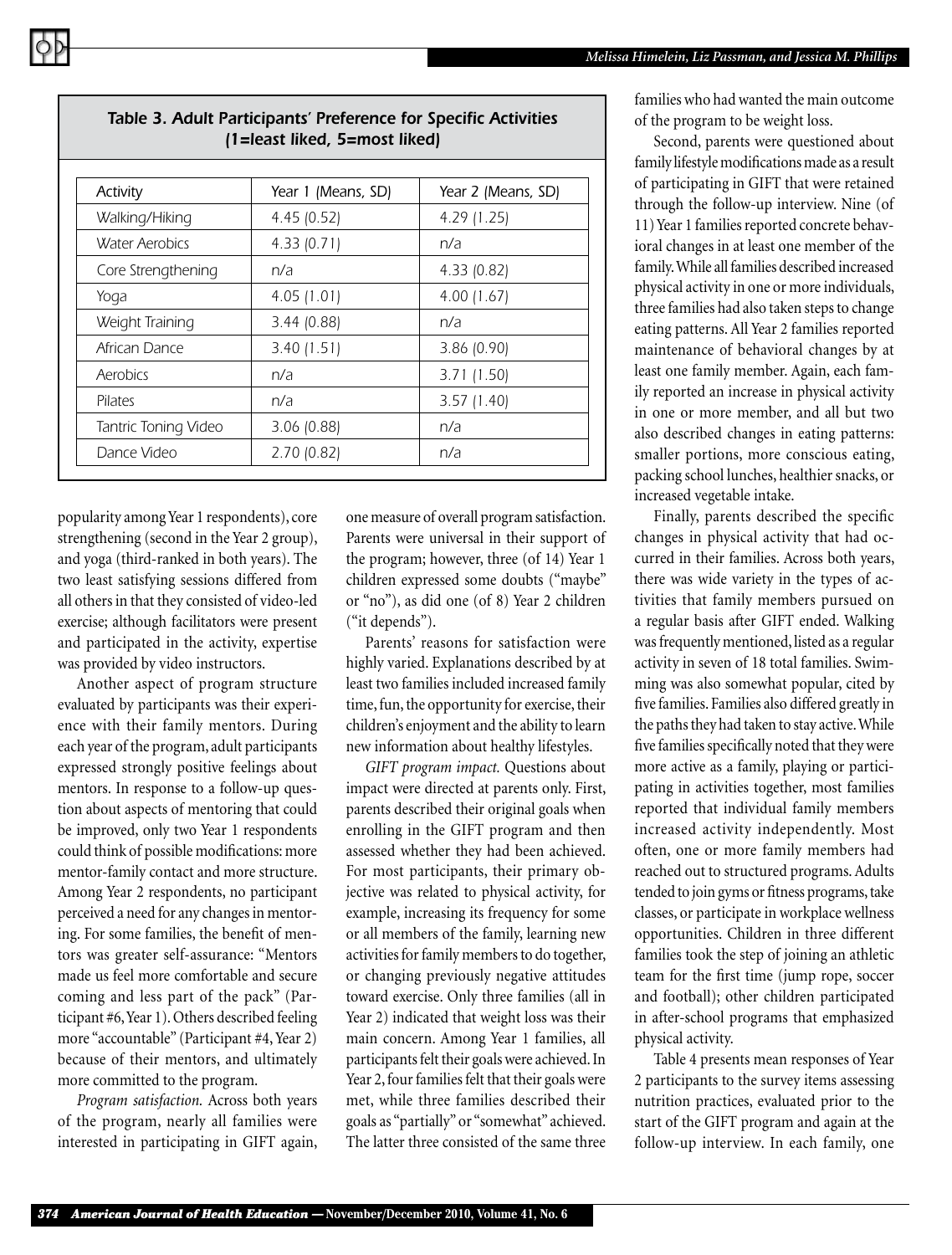

| Variable                              | Children (N=7)<br>Means and SD |            | Adults (N=7)<br>Means and SD |            |
|---------------------------------------|--------------------------------|------------|------------------------------|------------|
|                                       | Pre-program                    | Follow-up  | Pre-program                  | Follow-up  |
| Daily fruit servings                  | 2.57(1.24)                     | 2.43(1.06) | 2.29(1.11)                   | 2.29(0.81) |
| Daily vegetable servings              | 1.79(0.57)                     | 2.93(1.54) | 2.18(0.72)                   | 2.43(0.93) |
| Daily fried food servings             | 0.31(0.35)                     | 0.06(0.11) | $0.21$ (0.39)                | 0.04(0.11) |
| Weekly meals at fast food restaurants | 0.93(1.02)                     | 0.50(0.87) | 0.93(1.02)                   | 0.43(0.79) |

# *Table 4. Nutrition Practices of Year 2 GIFT Participants*

parent completed the survey for the whole family, estimating individual behaviors of family members not present at the meetings. Responses were compiled only for: (1) the parent who most frequently participated in the GIFT program, (2) children who were of school age (i.e., not children in the active child care), and (3) families who participated in the follow-up.

Statistical analyses comparing pretest and posttest responses were not conducted due to the very small sample size (seven adults and seven children). However, simple examination of the means indicates that the most substantial pre-post program changes occurred in children's daily vegetable intake, which increased by over one serving per day, and in both parents' and children's frequency of meals in fast food restaurants, decreasing by nearly half. Daily servings of fried food were already low in both children and adults (fewer than one serving per day), but decreased dramatically, to fewer than one per week.

*SWOT analysis.* College students' overall perceptions of the program provided the final measure of program evaluation. The abbreviated transcripts of student responses to the four questions were combined across years; themes that were strongly voiced among students in both years are presented.

Strengths of the program fell into two categories: benefits to participants and benefits to college students. Students perceived the program to be successful for participants because of its retention of families. They felt that it served its purpose in helping to influence children early in life, when changes are perhaps easier to make, and in teaching parents fun ways to be active with their children. For themselves, students commented on opportunities they wouldn't otherwise have had: getting to know members of the community, hands-on work experience, making a difference and learning information that would be helpful in their own lives.

Four weaknesses were identified. Students felt that longer sessions or a longerterm program might have been more helpful to participants, and they thought that the program could be improved by more emphasis on nutrition and healthy eating. They also wondered whether the program would be successful long-term, i.e., would activities transfer to a home situation? Finally, recruitment of participants was perceived as a significant challenge.

In terms of opportunities, students noted that the program presented a real-world research laboratory, and they hoped that family members could be followed long-term in order to learn if in fact the program model was effective. They also hoped the program could be expanded in the future, by offering it more frequently at the university, or by partnering with community organizations who could offer it.

Finally, the most salient threat was funding: Students were aware that the program was subsidized by a small, time-limited grant, and they were concerned about continued financial support. Other less prominent threats included concerns about on-campus space limitations in the event of bad weather and children's behavioral problems that were sometimes difficult for students to manage.

# *DISCUSSION*

College students' perceptions of both the Practicum course and the GIFT program were strongly positive. Course ratings were highly favorable in the first year, and at the maximum level in the second, improvement that was perhaps the result of greater instructor experience. Students viewed their work in facilitating the GIFT program as extremely beneficial, appreciating in particular the opportunity to apply academic learning to an important, real-world problem. Consistent with the findings of research on service learning in health education,<sup>4,6</sup> students felt that their experience with GIFT strengthened their understanding of course content while encouraging interpersonal and intrapersonal development, areas not usually tapped in the traditional classroom. For example, one unanticipated but encouraging outcome was the perception of some students that they had grown not only intellectually, but also psychologically, gaining confidence, empathy, or self-awareness.

GIFT program participants likewise viewed the program as a success. Although their opinions regarding specific activities or structural aspects of the program varied, they were consistently enthusiastic in their support of the program overall. Most participants felt that the program had a significant impact on family lifestyle, resulting in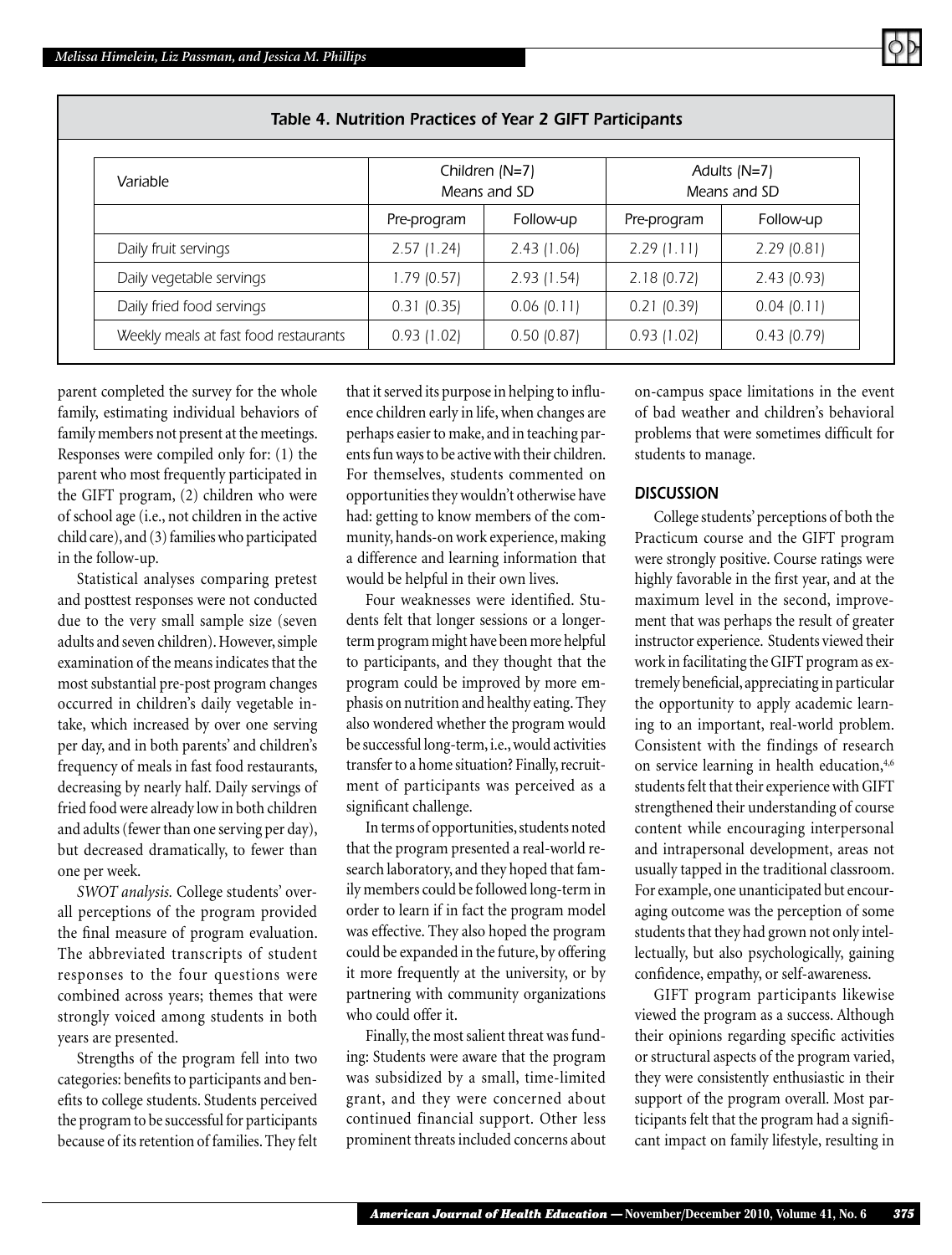greater physical activity or healthier eating patterns in at least one family member that was still in effect up to six months after the program ended. However, it is possible that family members' strong satisfaction with GIFT may have influenced their reports of impact, in that they may have been eager to "prove" the program's effectiveness. In addition, they were interviewed by students who had themselves assisted in the GIFT program and were therefore not neutral parties. Nonetheless, quantitative outcome measures of nutrition practices collected prior to and after the Year 2 program indicated that eating tended to change in a healthy direction, supporting participants' reports of successful behavioral modification.

Regardless of GIFT participants' level of change, their commitment to the program as evidenced by their high attendance and completion rates is in itself remarkable. Though only lasting seven weeks in duration, GIFT participation required two meetings per week and weekend "homework." Attrition rates in clinic-based pediatric obesity programs, which typically involve just one weekly meeting, are often 50% or higher.<sup>25</sup> The fact that families perceived the program as enjoyable likely contributed to their consistent attendance. In addition, the program's affordability, coupled with the incentive of "earning back" the registration fee through completion of the program, may have been important in encouraging retention.

Family mentoring, a unique aspect of GIFT relative to other obesity prevention programs, was perhaps another significant factor motivating family commitment. Both participants and students were enthusiastic about mentoring: Participants felt greater comfort and responsibility because of mentors, and mentors gained a much more personal understanding of the challenges families face in preventing or reversing obesity. Social support has long been recognized as an important tool in motivating behavior change, and community social support interventions are a highly recommended and cost-effective strategy for increasing physical activity.<sup>26,27</sup> Not surprisingly, research on mentoring in

college service learning indicates that students also derive considerable benefit.<sup>28</sup>

GIFT participants were receptive to the overall goals of the GIFT program: focusing on the family rather than individual family members, and emphasizing physical activity over dietary restriction. Adult participants seemed to understand that changing children's health behavior required their support and involvement, and many appreciated the opportunity to learn new ways to be active as a family. Parents especially valued full-family activity sessions, and the chance to combine family time with exercise was an important component of program satisfaction. It is interesting that the families who named weight loss as their main goal for GIFT were least likely to perceive the program as successful. Given the short time frame of GIFT and the tremendous challenge of achieving sustained weight loss, families who approach such a program aiming to achieve greater fitness or simply more consistency in exercise are likely to emerge more satisfied than parents who place primary emphasis on losing weight.

# *TRANSLATION TO HEALTH EDUCATION PRACTICE*

Health educators have an important role to play in the prevention of childhood obesity,<sup>29</sup> and the course described here appears an effective tool for preparing prospective health professionals to battle the obesity crisis. While education about obesity is essential with or without a service learning component, the real-world, hands-on GIFT program provided students with an especially engaging learning opportunity. The capacity of this experience to affect the personal wellness habits of students was an added benefit. As future role models in a world in which two of three adults are overweight or obese,<sup>30</sup> it is important that health educators and clinicians are themselves cognizant of healthy activity and nutritional practices.

 Student evaluations of the Practicum experience, though largely positive, provide helpful ideas for future revisions of the course and GIFT program. First, it is imperative that students feel confident in their ability to lead sessions and manage children when the GIFT program begins. To ensure this goal, a greater percentage of readings should be devoted to pragmatic issues (e.g., leadership, classroom management, teaching methods), and more in-class time prior to the start of GIFT could be spent in behavior rehearsal exercises, practicing lesson plans and role playing challenging situations. Second, because once GIFT began there was insufficient time for class communication, the program could be restructured and offered just once per week. The remaining weekly class time could then be used for debriefing the prior GIFT session and planning the next one. Though less intensive, a once weekly format might prove more attractive to busy families, an important consideration given that recruitment of families was in itself a challenge. If the one session were lengthened to 90 minutes, it might also be possible to use the extra time to incorporate more nutrition education in the program, a recommendation of some students. Third, it is important to ensure that college students are fully informed about the nature of the course when they register so that they understand expectations of them (e.g., regular attendance, course grading based not only on tests and papers, mentoring, and active program participation). Course registration could require instructor approval, thereby necessitating an individual meeting in which the class is thoroughly described; should the class become highly popular, an application for entry could be requested. In the effort to recruit male students and students of color, in short supply in both years of the Practicum, presentations about the course could be targeted to specific classes during the pre-registration advising period.

Though GIFT proved highly valuable for both students and participants, it is important to acknowledge potential challenges involved in setting up an on-campus obesity prevention program. For example, a university-based program must be conducted within the confines of not only an academic class schedule, but also the semester calendar, not always optimal timing. In addition, there may be practical hurdles to overcome,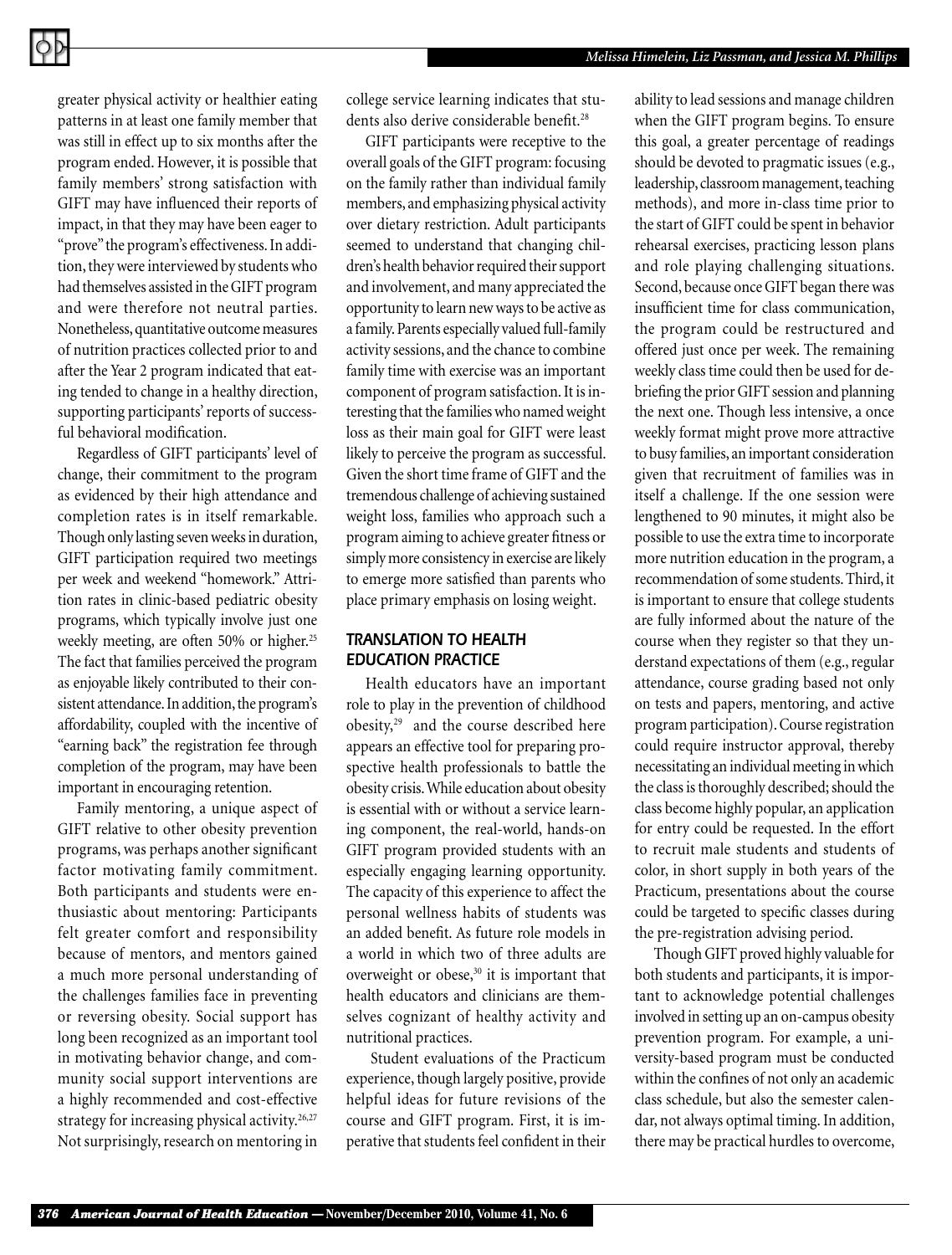such as competition for precious gym space or scarce parking spots. Further, several unique features of GIFT (e.g., no cost for participants, provision of child care, weekly snacks and incentives) were possible because of financial support from a small grant. Without such funding, faculty attempting to replicate such a program would need to recruit volunteers or interns to oversee child care, seek food and sporting good donations from local merchants, and/or charge a nonrefundable fee for program costs. While these strategies are certainly possible (GIFT attracted both student volunteers and local offers of donated goods largely because of one local newspaper article), realistically they are also time-consuming for faculty members already struggling with competing demands on their time.

Rather than developing a new obesityprevention program, another approach for faculty interested in providing such an experience for students might be to join forces with an existing community program. Students would likely be welcomed as extra helpers and mentors, preserving the opportunity for the personalized one-on-one experience that was relished by both students and program participants.

To make progress on reducing obesity, health education efforts must be aimed at many levels, from individual and family to community and policy.<sup>31</sup> While the Practicum course incorporated study of varied strategies for obesity prevention, the GIFT program focused primarily on individual and family levels of behavior change. Service learning efforts in similar courses could attempt to effect change at broader levels, for example, focusing on the built environment by leading students in planting a community garden or constructing a greenway, or targeting public policy by advocating for removal of vending machines from local schools. Regardless of the selected strategy, service learning in obesity prevention has the potential to combat the obesity crisis in two ways: directly, by offering programs with tangible benefits, and indirectly, by providing students with the tools and confidence needed to make a

difference in their future careers. Given the daunting health crises of modern society, service learning is one potential resource educators are wise to embrace.

# *REFERENCES*

1. Eyler JS, Giles DE, Jr., Stenson CM, et al. *At A Glance: What We Know about The Effects of Service-Learning on College Students, Faculty, Institutions and Communities, 1993-2000,* 3rd ed.; 2001. Available at: http://servicelearning.org/ filemanager/download/4192\_AtAGlance.pdf. Accessed May 28, 2009.

2. Campus Compact. *2007 Service Statistics: Highlights and Trends of Campus Compact's Annual Membership Survey*. Providence, RI: Campus Compact; 2008. Available at: http:// www.compact.org/wp-content/uploads/about/ statistics/2007/service\_statistics.pdf. Accessed May 28, 2009.

3. Cauley K, Canfield A, Clasen C, et al. Service learning: integrating student learning and community service. *Educ Health.* 2001;14:173-181.

4. Hodges BC, Videto DM. Service learning: creating visibility and advocacy for health education. *Am J Health Educ.* 2008;39:44-54.

5. Bentley R, Ellison K. Impact of a servicelearning project on nursing students. *Nurs Educ Perspect.* 2005;26:287-290.

6. Geiger BF, Werner K. Service-learning projects to enhance preparation of professional health educators. *American Journal of Health Studies.* 2004;19:233-240.

7. Poehlitz M, Pierce M, Ferris AM. Delivering nutrition education in a service-learning course. *J Nutr Educ Behav.* 2006;38:388-389.

8. Cashman SB, Seifer AD. Service-learning: an integral part of undergraduate public health. *Am J Prev Med.* 2008;35:273-278.

9. Ogden CL, Carroll MD, Flegal KM. High body mass index for age among US children and adolescents, 2003-2006. *JAMA.* 2008;299:2401-2405.

10. Olshansky SJ, Passaro DJ, Hershow RC, et al. A potential decline in life expectancy in the United States in the 21st century. *N Engl J Med.*  2005;352:1138-1145.

11. Kamath CC, Vickers KS, Ehrlich A, et al. Clinical review: behavioral interventions to prevent childhood obesity: a systematic review and metaanalyses of randomized trials. *J Clin*  *Endocrinol Metab.* 2008;93:4606-4615.

12. Flynn MA, McNeil DA, Maloff B, et al. Reducing obesity and related chronic disease risk in children and youth: a synthesis of evidence with 'best practice' recommendations. *Obes Rev.*  2006;7 Suppl 1:7-66.

13. Wilfley DE, Tibbs TL, Van Buren DJ, et al. Lifestyle interventions in the treatment of childhood overweight: a meta-analytic review of randomized controlled trials. *Health Psychol.*  2007;26:521-532.

14. Kitzman, KM, Beech BM. Family-based interventions for pediatric obesity: methodological and conceptual challenges from family psychology. *J Fam Psychol.* 2006;20:175-189.

15. Young KM, Northern JJ, Lister KM, et al. A meta-analysis of family-behavioral weightloss treatments for children. *Clin Psychol Rev.*  2007;27:240-249.

16. Brown T, Summerbell C. (2009). Systematic review of school-based interventions that focus on changing dietary intake and physical activity levels to prevent childhood obesity: an update to the obesity guidance produced by the National Institute for Health and Clinical Excellence. *Obes Rev*. 2009;10:110-141.

17. Shaya FT, Flores D, Gbarayor CM, et al. School-based obesity interventions: a literature review. *J Sch Health.* 2008;78:189-196.

18. Floriani V, Kennedy C. Promotion of physical activity in primary care for obesity treatment/prevention in children. *Curr Opin Pediatr.*  2007;19:99-103.

19. Floriani V, Kennedy C. Promotion of physical activity in children. *Curr Opin Pediatr.*  2008;20:90-95.

20. Diaz-Gallegos D, Furco A, Yamada H. *The Higher Education Service-Learning Survey*; 2000. Available at: http://servicelearning.org/ filemanager/download/HEdSurveyRel.pdf. Accessed May 28, 2009.

21. North Carolina State Center for Health Statistics. *2006 North Carolina Child Health Assessment and Monitoring Program Survey;* 2008. Available at: http://www.schs.state.nc.us/SCHS/ champ/index.html. Accessed May 28, 2009.

22. Centers for Disease Control and Prevention. *2005 Behavioral Risk Factor Surveillance System;* 2008. Available at: http://www.cdc.gov/ HealthyYouth/yrbs/index.htm. Accessed May 28, 2009.